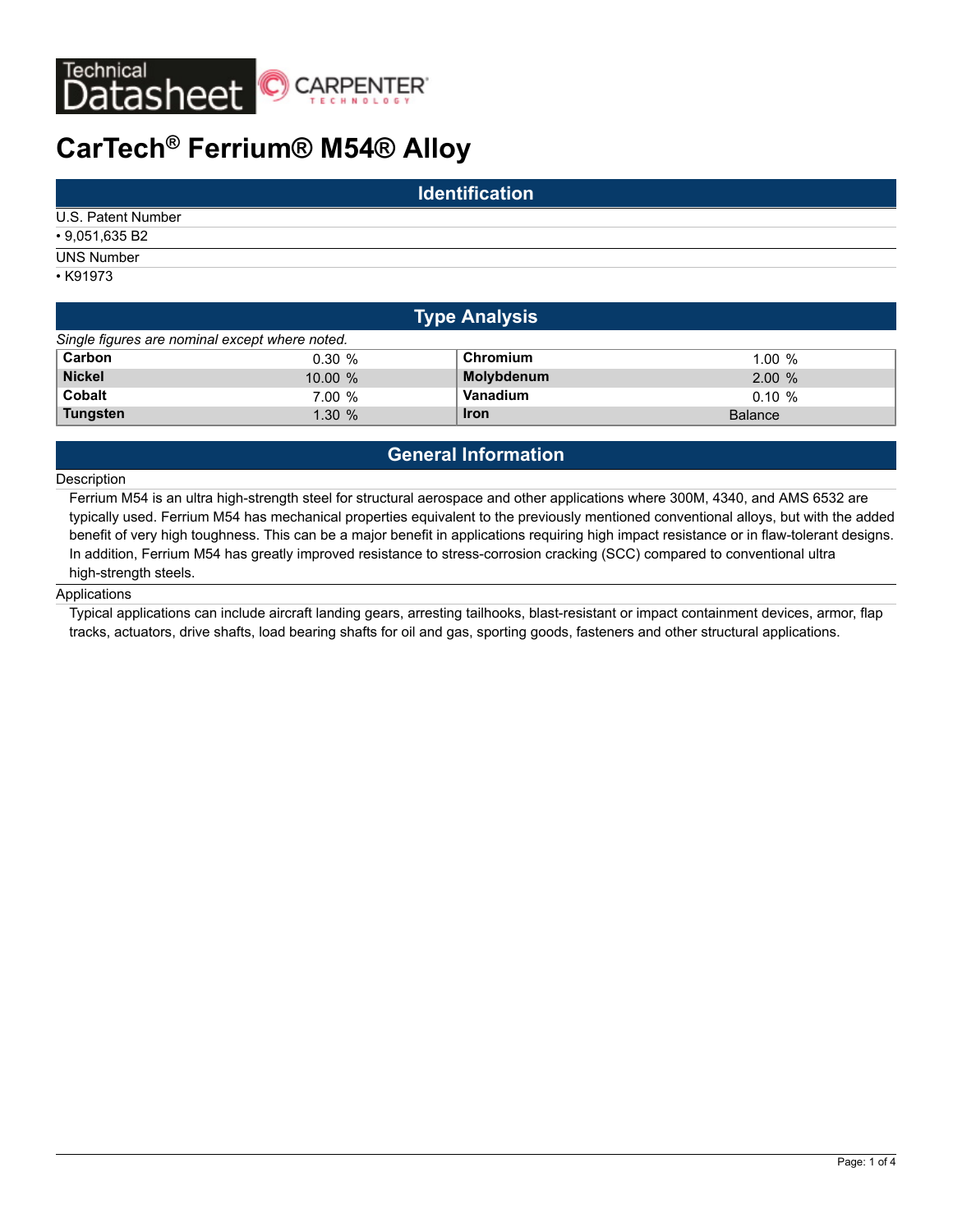**Corrosion Resistance**



Stress Corrosion Cracking Resistance of Ferrium M54 Compared to Aermet 100

Kisco vs. applied potential Voltage (per ASTM 1624)

|                             | <b>Properties</b>           |                                           |
|-----------------------------|-----------------------------|-------------------------------------------|
| <b>Physical Properties</b>  |                             |                                           |
| Density                     | $0.2880$ lb/in <sup>3</sup> |                                           |
| Mean Specific Heat          |                             |                                           |
| 73°F                        | 0.1070                      | Btu/lb/°F                                 |
| 392°F                       | 0.1200                      | Btu/lb/°F                                 |
| 752°F                       | 0.1360                      | Btu/lb/°F                                 |
| 1100°F                      | 0.1700                      | Btu/lb/°F                                 |
| Mean CTE                    |                             |                                           |
| 75 to 212°F                 |                             | 5.65 x 10 6 in/in/°F                      |
| 75 to 392°F                 |                             | 5.82 x 10 6 in/in/°F                      |
| 75 to 572°F                 |                             | 5.99 x 10 6 in/in/°F                      |
| 75 to 752°F                 |                             | 6.17 $\times$ 10 $\cdot$ in/in/ $\cdot$ F |
| 75 to 932°F                 |                             | 6.37 $\times$ 10 $\cdot$ in/in/ $\cdot$ F |
| 75 to 1004°F                |                             | 6.47 $\times$ 10 $\cdot$ in/in/ $\cdot$ F |
| <b>Thermal Conductivity</b> |                             |                                           |
| $73^{\circ}F$               | 182.5                       | BTU-in/hr/ft <sup>2</sup> /°F             |
| 212°F                       | 193.6                       | BTU-in/hr/ft <sup>2</sup> /°F             |
| 392°F                       | 206.8                       | BTU-in/hr/ft <sup>2</sup> /°F             |
| $572^{\circ}F$              | 216.5                       | BTU-in/hr/ft <sup>2</sup> /°F             |
| 752°F                       | 223.4                       | BTU-in/hr/ft <sup>2</sup> /°F             |
| 932°F                       | 229.0                       | BTU-in/hr/ft <sup>2</sup> /°F             |
| 1100°F                      | 235.2                       | BTU-in/hr/ft <sup>2</sup> /°F             |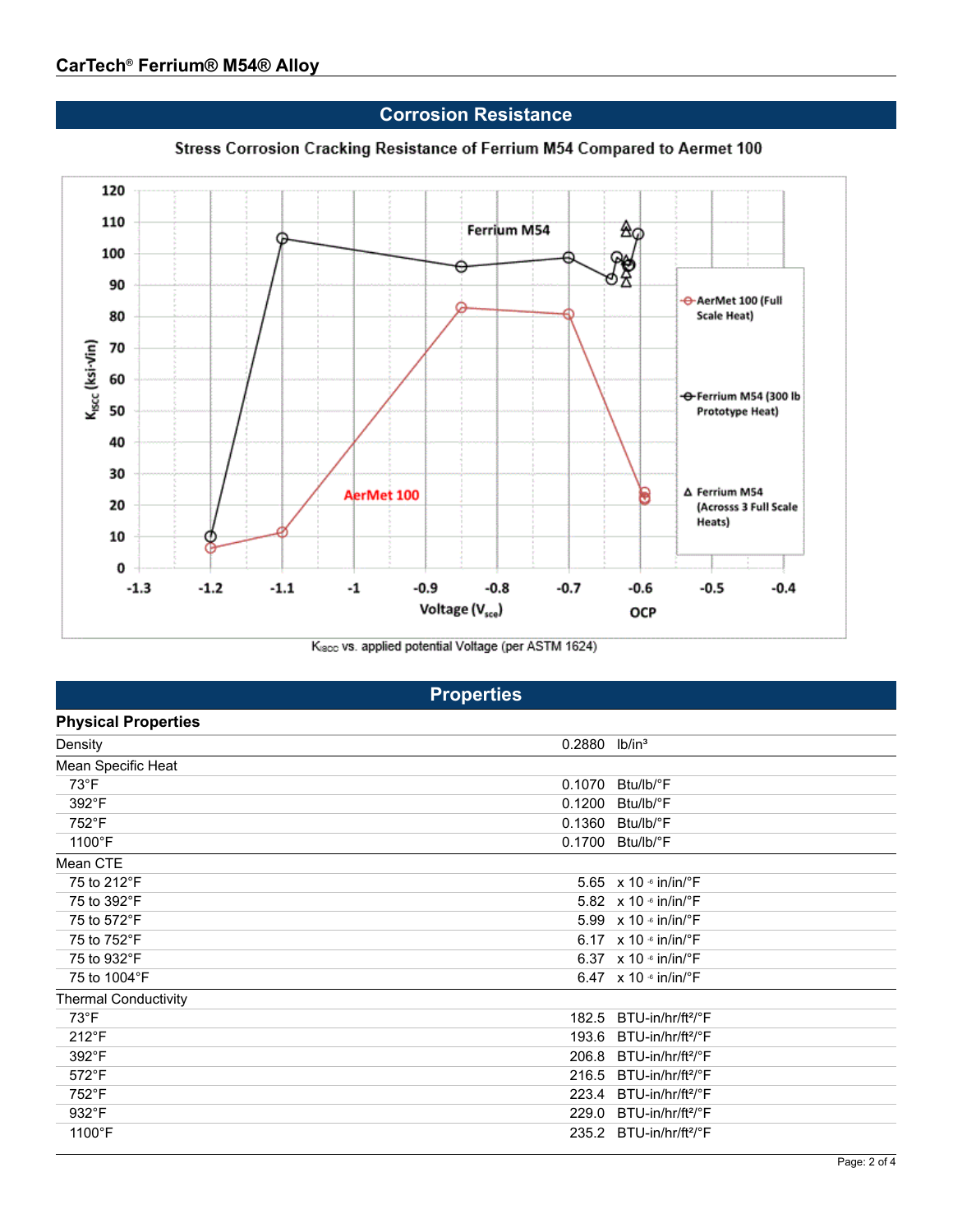# **CarTech® Ferrium® M54® Alloy**

| Modulus of Elasticity (E)  | 27.8 x 10 s ksi                     |
|----------------------------|-------------------------------------|
| Modulus of Rigidity (G)    | 10.7 $\times$ 10 $\frac{3}{10}$ ksi |
| Critical Temperature (AC1) | 1472 °F                             |
| Critical Temperature (AC3) | 1616 $\degree$ F                    |
| Martensite Start           | 400 °F                              |

# **Typical Mechanical Properties**

| <b>Typical Mechanical Properties</b>                       |                         |      |                   |      |            |          |                       |       |
|------------------------------------------------------------|-------------------------|------|-------------------|------|------------|----------|-----------------------|-------|
| Room Temperature Tensile Properties of CarTech Ferrium M54 |                         |      |                   |      |            |          |                       |       |
| Test Temperature                                           | <b>Tensile Strength</b> |      | Yield<br>Strength |      | Elongation | R. of A. | Fracture<br>Toughness |       |
|                                                            | ksi                     | МРа  | ksi               | MPa  | (% in 1")  | (%)      | ksi√in                | MPa√m |
| Room Temperature                                           | 293                     | 2020 | 250               | 1731 | 15         | 61       | 105                   | 115   |

# **Heat Treatment**

### **Decarburization**

Solution treating in Vacuum has shown to result in small amounts of decarburization (0.001" or similar). Solution treating in air has been shown to result in an oxide/decarburization later of ~0.060", and will deepen with increasing furnace time. Solution treating in endothermic gas can result in a decarburization layer of up to 0.030", but has also been shown to result in 0.003"0.005" with an accurate carbon potential.

#### Normalizing

1965°F (1074°C) for 1 hour and air cool.

### Annealing

Ferrium M54 alloy can be softened by subcritical annealing by heating to 1470°F (799°C) +/- 25°F (14°C), holding for 60 minutes, - 0 minutes, + 60 minutes, and then air cool to room temperature, followed by annealing by heating to 1205°F (652°C) +/- 50°F (28°C) for no less than 8 hours, and then air cool to room temperature.

Solution Treatment

1940°F (1060°C) 1 hour and oil quench or equivalent.

Quenching

Gas, Oil, or Equivalent.

Cold Treatment

Following solution treatment, -100°F (-73°C) for 1 hour and air warm.

#### **Straightening**

Operations such as shaft straightening (if required) should preferably be done after the sub zero treatment but prior to the temper. M54 achieves full mechanical strength after tempering, and thus trying to straighten parts after tempering will be more difficult.

If excessive distortion exists after the solution treatment, quench and sub-zero treatment, then it is recommended to heat the part to 392°F (200°C) in air for 1 hour, hot-straighten the part (temperature determined by amount of force required to straighten part; temperature should be maintained below 700F (371C) to avoid any tempering or decarburization; a small oxide layer may form at this temperature), and allow the component to air cool. The full temper cycle must then be applied.

#### Stress Relieving

If it is desired to stress-relieve a machined part in the mill-annealed condition as a means to help prevent distortion during further processing (e.g. if significant forces were imposed on the part during machining), then either of two options are recommended:

i.Produce the part in a rough-machined state with adequate stock material on all surfaces so that oxide scale can be removed, and then stress-relieve the part at ~1200°F (649°C) for 2 hours, followed by cooling in air. Then complete all final machining operations prior to solution treatment, quench, sub-zero treatment and temper, in order to remove the oxide scale formed at 1200°F (649°C).

ii. Produce the part in a fully- or nearly-fully-machined state prior to solution treatment, sub-zero treatment quench and temper, and then stress-relieve the part at 700°F (371°C) for 2 hours or 525°F (274°C) for 4 hours, followed by cooling in air.

**Tempering** 

Temper at 960°F (516°C) for 8 to 12 hours and air cool.